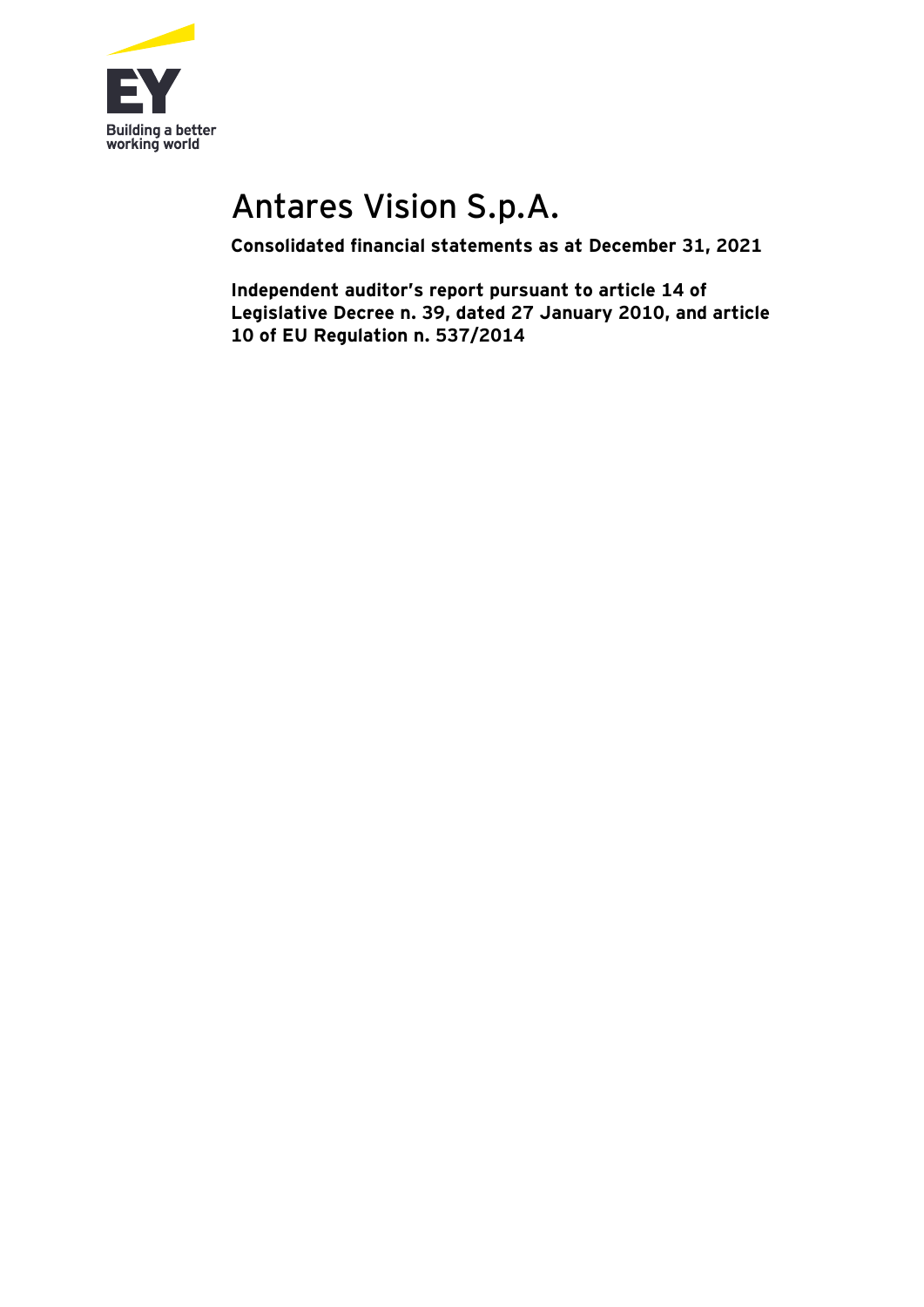

EY S.p.A. Via Rodolfo Vantini, 38 25126 Brescia

Tel: +39 030 2896111 | +39 030 226326 ey.com

## **Independent auditor's report pursuant to article 14 of Legislative Decree n. 39, dated 27 January 2010 and article 10 of EU Regulation n. 537/2014 (Translation from the original Italian text)**

To the Shareholders of Antares Vision S.p.A.

# **Report on the Audit of the Consolidated Financial Statements**

#### **Opinion**

We have audited the consolidated financial statements of Antares Vision Group (the Group), which comprise the consolidated statement of financial position as at December 31, the consolidated income statement, the consolidated statement of other comprehensive income, the consolidated statement of changes in equity and the consolidated cash flows statement for the year then ended, and notes to the consolidated financial statements, including a summary of significant accounting policies.

In our opinion, the consolidated financial statements give a true and fair view of the financial position of the Group as at December 31, 2021, and of its financial performance and its cash flows for the year then ended in accordance with International Financial Reporting Standards as adopted by the European Union and with the regulations issued for implementing art. 9 of Legislative Decree n. 38/2005.

#### **Basis for Opinion**

We conducted our audit in accordance with International Standards on Auditing (ISA Italia). Our responsibilities under those standards are further described in the *Auditor's Responsibilities for the Audit of the Consolidated Financial Statements* section of our report. We are independent of Antares Vision S.p.A. in accordance with the regulations and standards on ethics and independence applicable to audits of financial statements under Italian Laws. We believe that the audit evidence we have obtained is sufficient and appropriate to provide a basis for our opinion.

#### **Key Audit Matters**

Key audit matters are those matters that, in our professional judgment, were of most significance in our audit of the consolidated financial statements of the current period. These matters were addressed in the context of our audit of the consolidated financial statements as a whole, and in forming our opinion thereon, and we do not provide a separate opinion on these matters.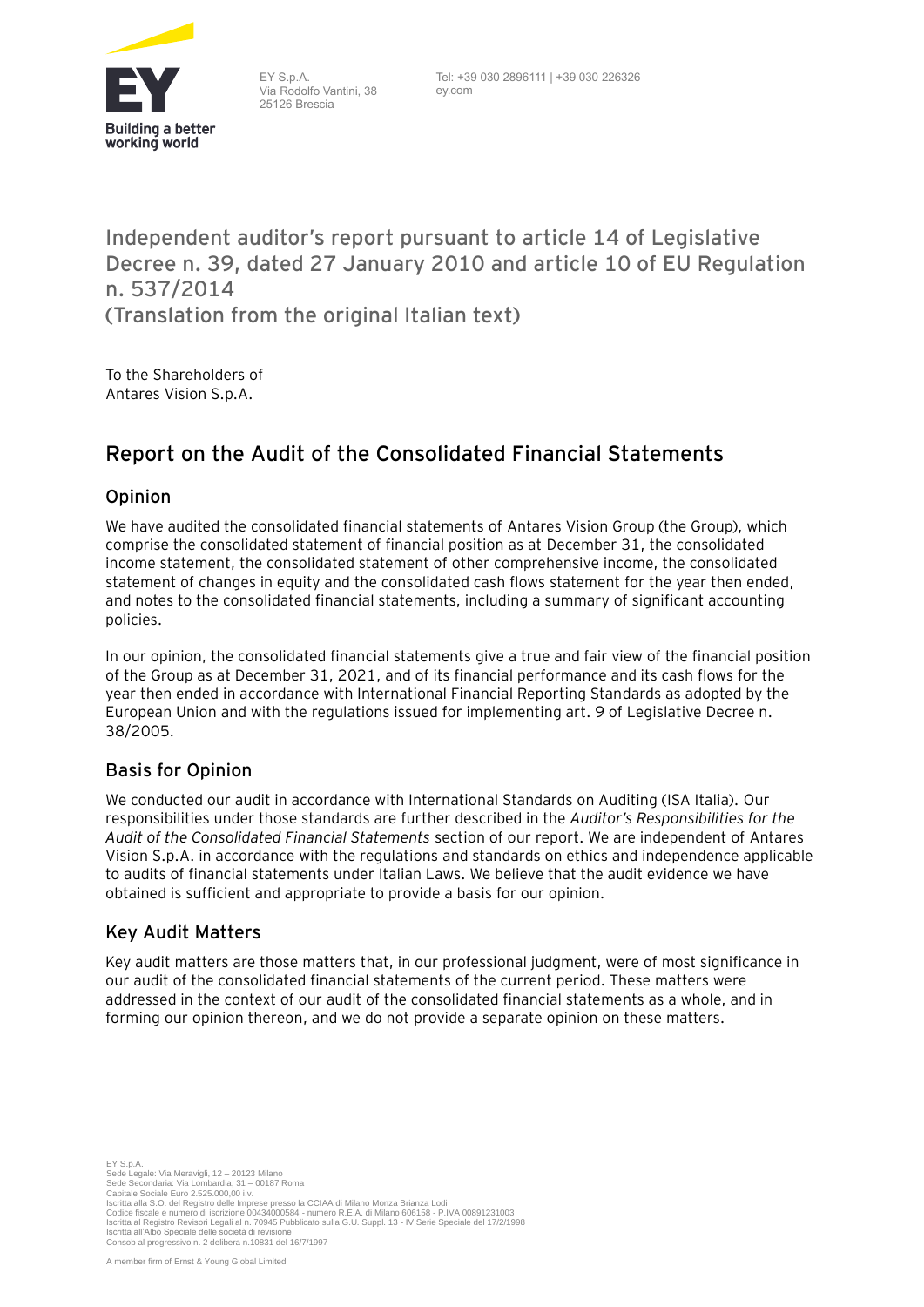

We identified the following key audit matters:

#### **Key Audit Matter Audit Response**

#### **Valuation of goodwill and business combinations**

In the fiscal year, the Group has completed certain business combinations (RfXcel Corporation, Pen-Tec S.r.l. and Tecnel S.r.l.), which involved a total cash-out of Euro 117.1 million. These transactions followed the acquisition of Applied Vision Corporation, completed on December 16, 2020, for which a purchase price of Euro 38 million (at the transaction date exchange rate) was paid, including price adjustment.

The goodwill balance reported on the consolidated financial statements as of December 31, 2021, after considering the Purchase Price Allocations on the acquisition listed above, amounts to Euro 145.9 million, and is allocated to the Antares Vision Cash Generating Unit (CGU) represented by the Antares Vision Group.

The processes and the valuation techniques used to determine the recoverable amount of the CGU, in terms of value in use, are based on complex assumptions that, by their nature, involve management judgement, particularly for the estimating cash flows forecasts included in the business plan, the normalized cash flows used to calculate the terminal value and the growth and discount rates applied.

Considering the level of management judgement and complexity of the assumptions adopted in the assessment of the recoverable amount of goodwill, we determined that this area represents a key audit matter.

The goodwill required disclosures are reported in the paragraph "Goodwill", in the paragraph "Disclosure on business combinations" and in the note 2. "Goodwill".

Our audit procedures in response to the key audit matter included, among others:

- assessing of the Purchase Price Allocation processes carried out following the acquisitions performed by the Group;
- Gained an understanding of the relevant controls over the process for determining the recoverable amount of the goodwill;
- Assessed the correctness of the perimeter considered in the identification of the CGU.
- Assessed the reasonableness of the forecasted cash flows for the period covered by the business plan (2022-2024) and the reasonableness of the assumption used to determine the normalized cash flows on which the terminal value is based;
- Assessed the coherence of the forecasted cash flows adopted for the CGU and the business plan for the period 2022-2024;
- Assessed the long period growth rate and discount rate assumed by management.
- In performing our audit procedures, we involved EY internal valuation specialists who performed an independent recalculation and a sensitivity analysis of main assumptions, in order to determine any significant impacts on the valuation of the recoverable amount.
- Lastly, we evaluated the appropriateness of the disclosure included in the consolidated financial statements as of December 31, 2021.

|  | Revenue recognition - Software as a Service |  |  |  |  |
|--|---------------------------------------------|--|--|--|--|
|--|---------------------------------------------|--|--|--|--|

| The consolidated financial statements of         | Our audit procedures in response to the key   |  |  |
|--------------------------------------------------|-----------------------------------------------|--|--|
| Antares Vision Group include revenue from        | audit matter included, among others:          |  |  |
| Software as a Service ("SaaS") sales for Euro 21 | A analysis of the process put in place by the |  |  |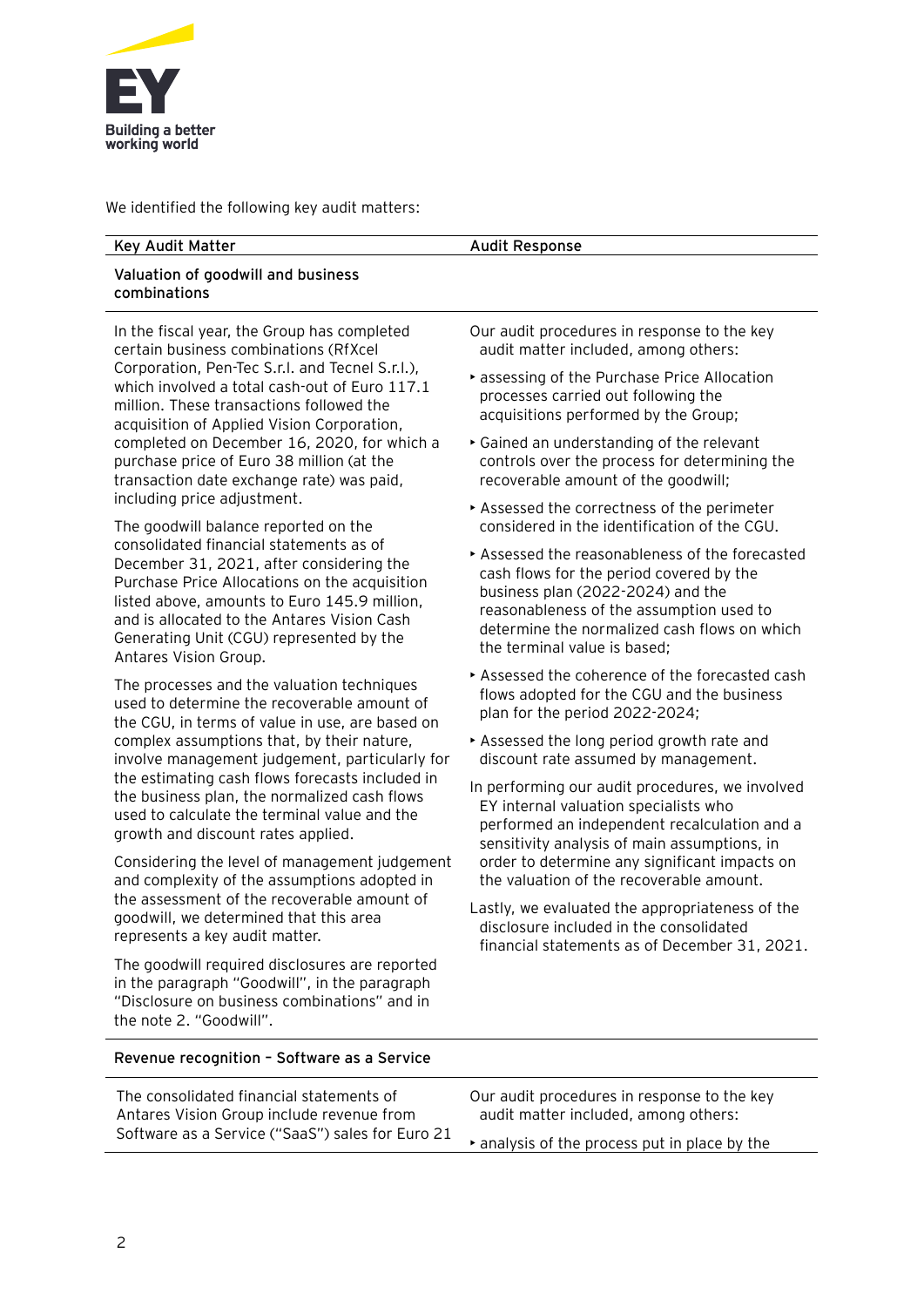

million, originated by the subsidiary rfXcel Corporation.

The Group subscribes certain contracts with customers that may include the obligation to allow the use of software and provide implementation, support and other professional services.

The processes and the valuation techniques used to determine the recognition of the revenue from contracts with customers, including the identification of the performance obligations and the relevant consideration, are based on complex assumptions that, by their nature, involve management judgement.

Considering the level of management judgement and complexity of the assumptions adopted in the revenue recognition for these contracts, we determined that this area represents a key audit matter.

The relevant disclosure is reported in the paragraph "Revenue from contracts with customers" and in the note 26. "Revenue". Group and the relevant controls surrounding the revenue recognition process;

• testing of a statistical sample of SaaS contracts, including the understanding of the contract, the assessment of the identification of the performance obligation and the related criteria for the recognition of revenues, the assessment on the amount of revenue recognized and the testing of the clerical accuracy of the accruals.

Lastly, we evaluated the appropriateness of the disclosure included in the consolidated financial statements as of December 31, 2021.

#### **Responsibilities of Directors and Those Charged with Governance for the Consolidated Financial Statements**

The Directors are responsible for the preparation of the consolidated financial statements that give a true and fair view in accordance with International Financial Reporting Standards as adopted by the European Union and with the regulations issued for implementing art. 9 of Legislative Decree n. 38/2005, and, within the terms provided by the law, for such internal control as they determine is necessary to enable the preparation of financial statements that are free from material misstatement, whether due to fraud or error.

The Directors are responsible for assessing the Group's ability to continue as a going concern and, when preparing the consolidated financial statements, for the appropriateness of the going concern assumption, and for appropriate disclosure thereof. The Directors prepare the consolidated financial statements on a going concern basis unless they either intend to liquidate the Parent Company Antares Vision S.p.A. or to cease operations, or have no realistic alternative but to do so.

The statutory audit committee ("Collegio Sindacale") is responsible, within the terms provided by the law, for overseeing the Group's financial reporting process.

#### **Auditor's Responsibilities for the Audit of the Consolidated Financial Statements**

Our objectives are to obtain reasonable assurance about whether the consolidated financial statements as a whole are free from material misstatement, whether due to fraud or error, and to issue an auditor's report that includes our opinion. Reasonable assurance is a high level of assurance, but is not a guarantee that an audit conducted in accordance with International Standards on Auditing (ISA Italia) will always detect a material misstatement when it exists. Misstatements can arise from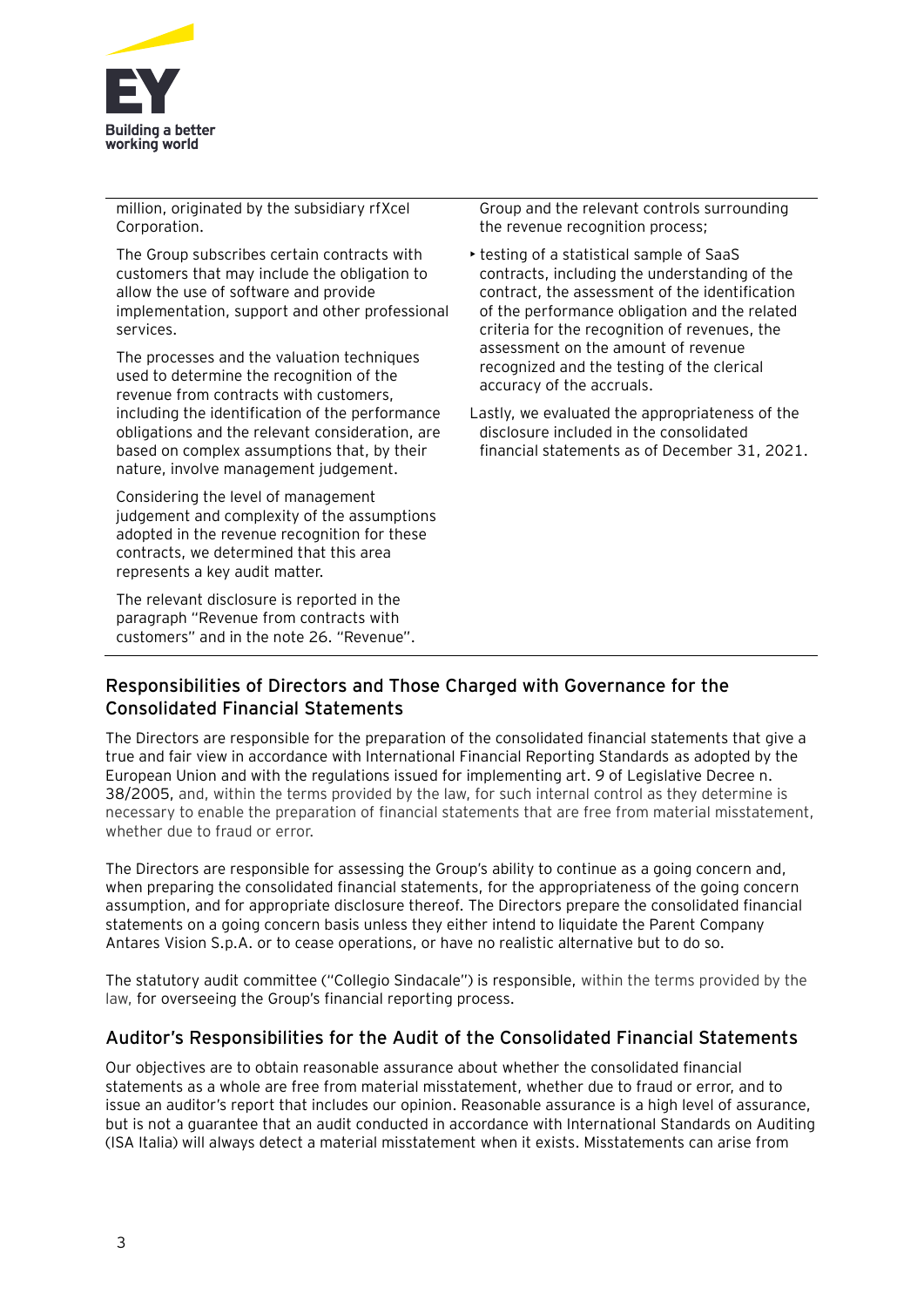

fraud or error and are considered material if, individually or in aggregate, they could reasonably be expected to influence the economic decisions of users taken on the basis of these consolidated financial statements.

As part of an audit in accordance with International Standards on Auditing (ISA Italia), we have exercised professional judgment and maintained professional skepticism throughout the audit. In addition:

- we have identified and assessed the risks of material misstatement of the consolidated financial statements, whether due to fraud or error, designed and performed audit procedures responsive to those risks, and obtained audit evidence that is sufficient and appropriate to provide a basis for our opinion. The risk of not detecting a material misstatement resulting from fraud is higher than for one resulting from error, as fraud may involve collusion, forgery, intentional omissions, misrepresentations, or the override of internal control;
- we have obtained an understanding of internal control relevant to the audit in order to design audit procedures that are appropriate in the circumstances, but not for the purpose of expressing an opinion on the effectiveness of the Group's internal control;
- we have evaluated the appropriateness of accounting policies used and the reasonableness of accounting estimates and related disclosures made by the Directors;
- we have concluded on the appropriateness of Directors' use of the going concern basis of accounting and, based on the audit evidence obtained, whether a material uncertainty exists related to events or conditions that may cast significant doubt on the Group's ability to continue as a going concern. If we conclude that a material uncertainty exists, we are required to draw attention in our auditor's report to the related disclosures in the financial statements or, if such disclosures are inadequate, to consider this matter in forming our opinion. Our conclusions are based on the audit evidence obtained up to the date of our auditor's report. However, future events or conditions may cause the Group to cease to continue as a going concern;
- we have evaluated the overall presentation, structure and content of the consolidated financial statements, including the disclosures, and whether the consolidated financial statements represent the underlying transactions and events in a manner that achieves fair presentation.
- we have obtained sufficient appropriate audit evidence regarding the financial information of the entities within the Group to express an opinion on the consolidated financial statements. We are responsible for the direction, supervision and performance of the group audit. We remain solely responsible for our audit opinion.

We have communicated with those charged with governance, identified at an appropriate level as required by ISA Italia, regarding, among other matters, the planned scope and timing of the audit and significant audit findings, including any significant deficiencies in internal control that we identify during our audit.

We have provided those charged with governance with a statement that we have complied with the ethical and independence requirements applicable in Italy, and we have communicated with them all matters that may reasonably be thought to bear on our independence, and where applicable, related safeguards.

From the matters communicated with those charged with governance, we have determined those matters that were of most significance in the audit of the financial statements of the current period and are therefore the key audit matters. We have described these matters in our auditor's report.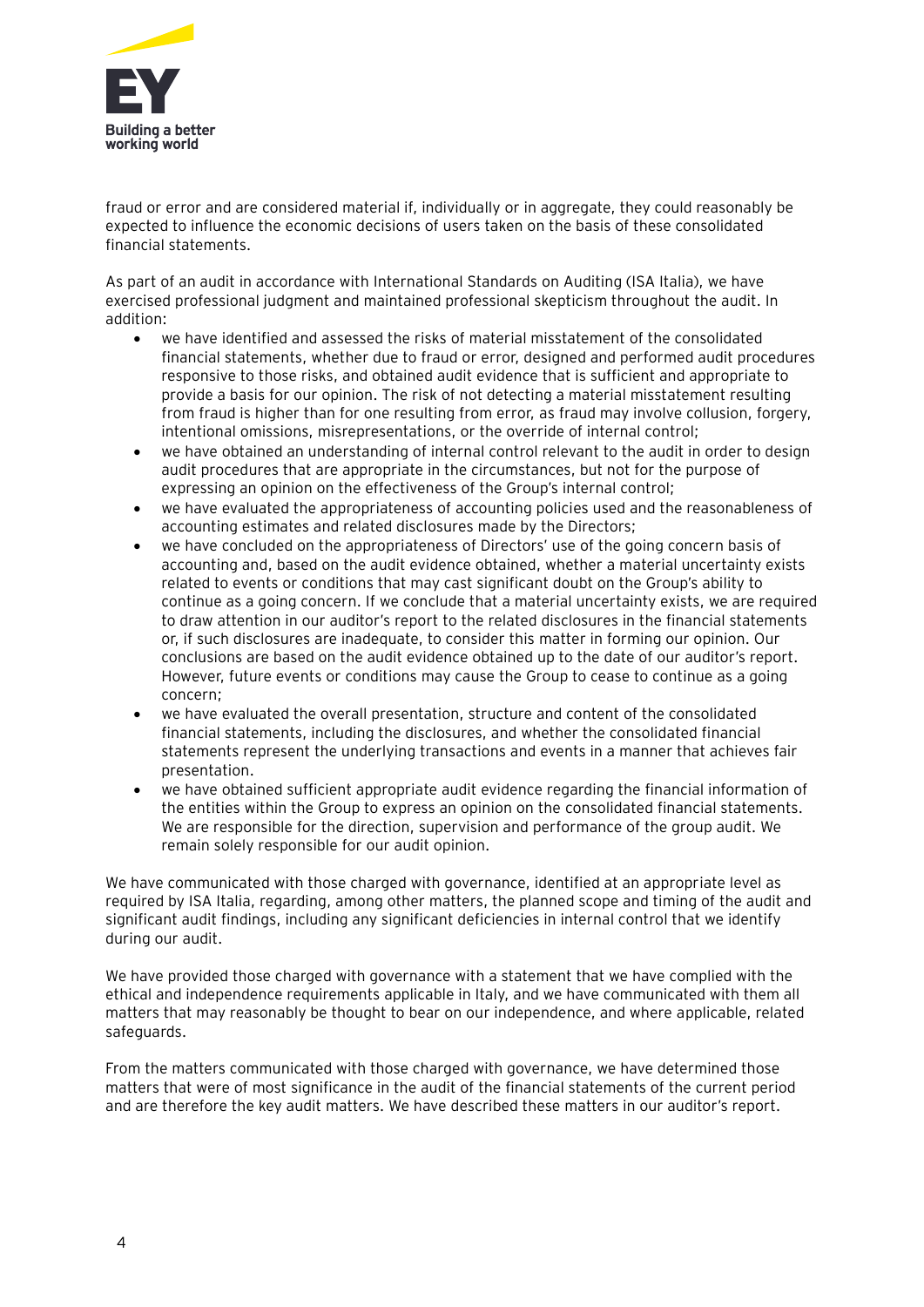

#### **Additional information pursuant to article 10 of EU Regulation n. 537/14**

The shareholders of Antares Vision S.p.A., in the general meeting held on February 22, 2021, engaged us to perform the audits of the consolidated financial statements for each of the years ending December 31, 2021 to December 31, 2029.

We declare that we have not provided prohibited non-audit services, referred to article 5, par. 1, of EU Regulation n. 537/2014, and that we have remained independent of the Group in conducting the audit.

We confirm that the opinion on the consolidated financial statements included in this report is consistent with the content of the additional report to the audit committee (Collegio Sindacale) in their capacity as audit committee, prepared pursuant to article 11 of the EU Regulation n. 537/2014**.**

## **Report on compliance with other legal and regulatory requirements**

#### **Opinion on the compliance with Delegated Regulation (EU) 2019/815**

The Directors of Antares Vision S.p.A. are responsible for applying the provisions of the European Commission Delegated Regulations (EU) 2019/815 for the regulatory technical standards on the specification of a single electronic reporting format (ESEF – European Single Electronic Format) (the "Delegated Regulation") to the consolidated financial statements, to be included in the annual financial report.

We have performed the procedures under the auditing standard SA Italia n. 700B, in order to express an opinion on the compliance of the consolidated financial statements with the provisions of the Delegated Regulation.

In our opinion, the consolidated financial statements have been prepared in the XHTML format and have been marked-up, in all material aspects, in compliance with the provisions of the Delegated Regulation.

#### **Opinion pursuant to article 14, paragraph 2, subparagraph e), of Legislative Decree n. 39 dated 27 January 2010 and of article 123-bis, paragraph 4, of Legislative Decree n. 58, dated 24 February 1998**

The Directors of Antares Vision S.p.A. are responsible for the preparation of the Report on Operations and of the Report on Corporate Governance and Ownership Structure of Group Antares Vision as at December 31, 2021, including their consistency with the related consolidated financial statements and their compliance with the applicable laws and regulations.

We have performed the procedures required under audit standard SA Italia n. 720B, in order to express an opinion on the consistency of the Report on Operations and of specific information included in the Report on Corporate Governance and Ownership Structure as provided for by article 123-bis, paragraph 4, of Legislative Decree n. 58, dated 24 February 1998, with the consolidated financial statements of Antares Vision Group as at December 31, 2021 and on their compliance with the applicable laws and regulations, and in order to assess whether they contain material misstatements.

In our opinion, the Report on Operations and the above mentioned specific information included in the Report on Corporate Governance and Ownership Structure are consistent with the consolidated financial statements of Antares Vision Group as at December 31, 2021 and comply with the applicable laws and regulations.